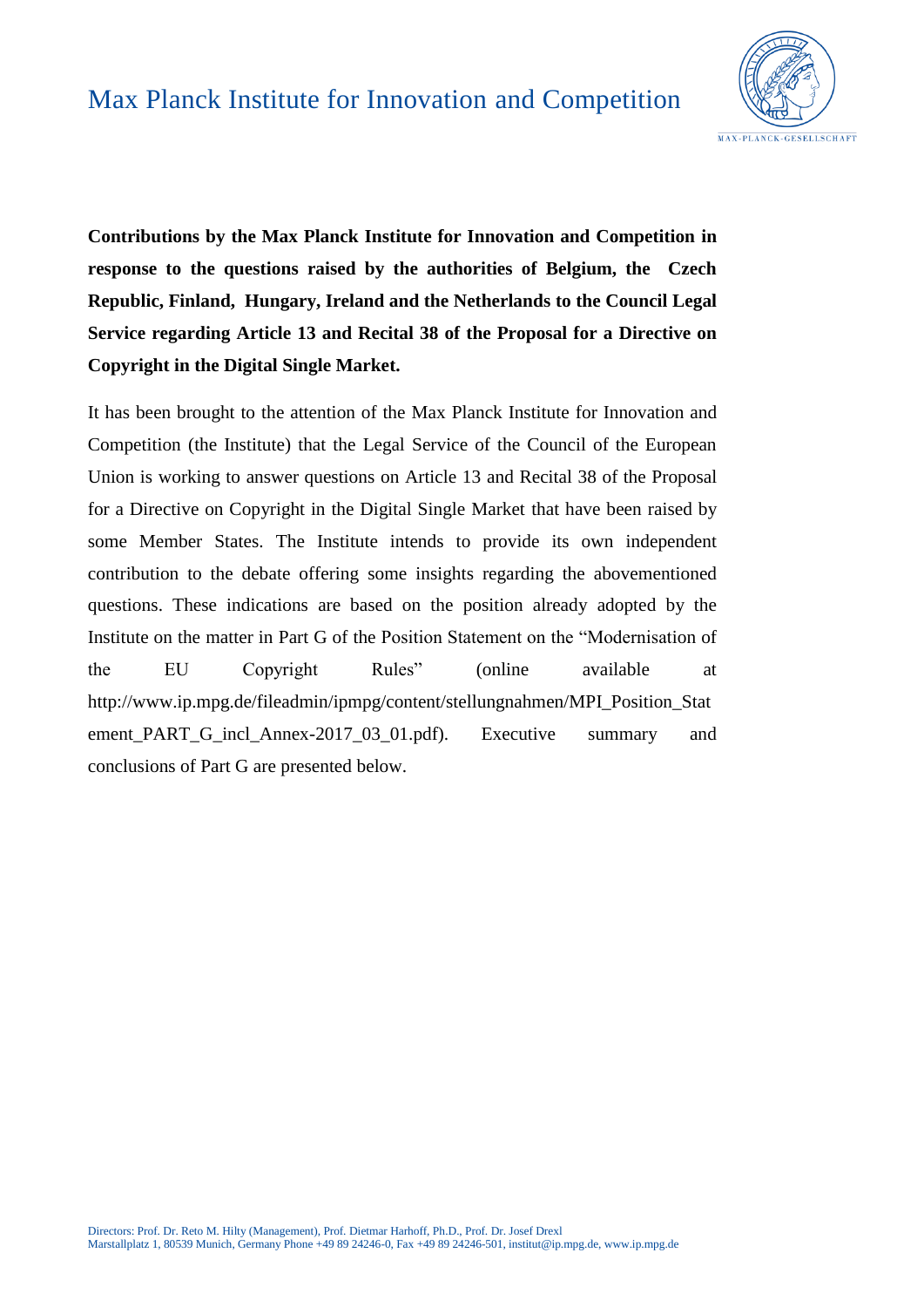

#### **Executive Summary**

The proposed Article 13 COM(2016)593 final is to be criticised regarding its approach and substance.

- Article 13 of the proposed Directive creates legal uncertainty, in particular by its use of undefined legal concepts and barely understandable formulations.
- As the proposal leaves existing EU law unaffected, it is unclear how the proposed Article 13 fits into and aligns with the *acquis* (i.e. Directive 2000/31/EC and 2001/29/EC). Beyond that, the provision would be inconsistent with Directive 2000/31/EC.
- Some requirements contained in Article 13 can enable abusive behaviour, thereby threatening freedom of expression and information (Article 11 of the Charter of Fundamental Rights of the European Union).

Therefore, it is inadvisable to adopt Article 13 of the proposed Directive and its respective Recitals, 38 and 39.

Alternatively, a comprehensive approach is suggested, including:

- specification of provider liability;
- harmonisation of the "notice and take down procedure";
- introduction of a "counter notice procedure";
- implementation of a mandatory exception for private, non-commercial exploitation of works in social networks not affecting the rightholder's normal exploitation of works;
- establishment of mandatory remuneration for the exploitation of works in social networks, payable by platform providers; and
- simplification of trans-European licensing mechanisms.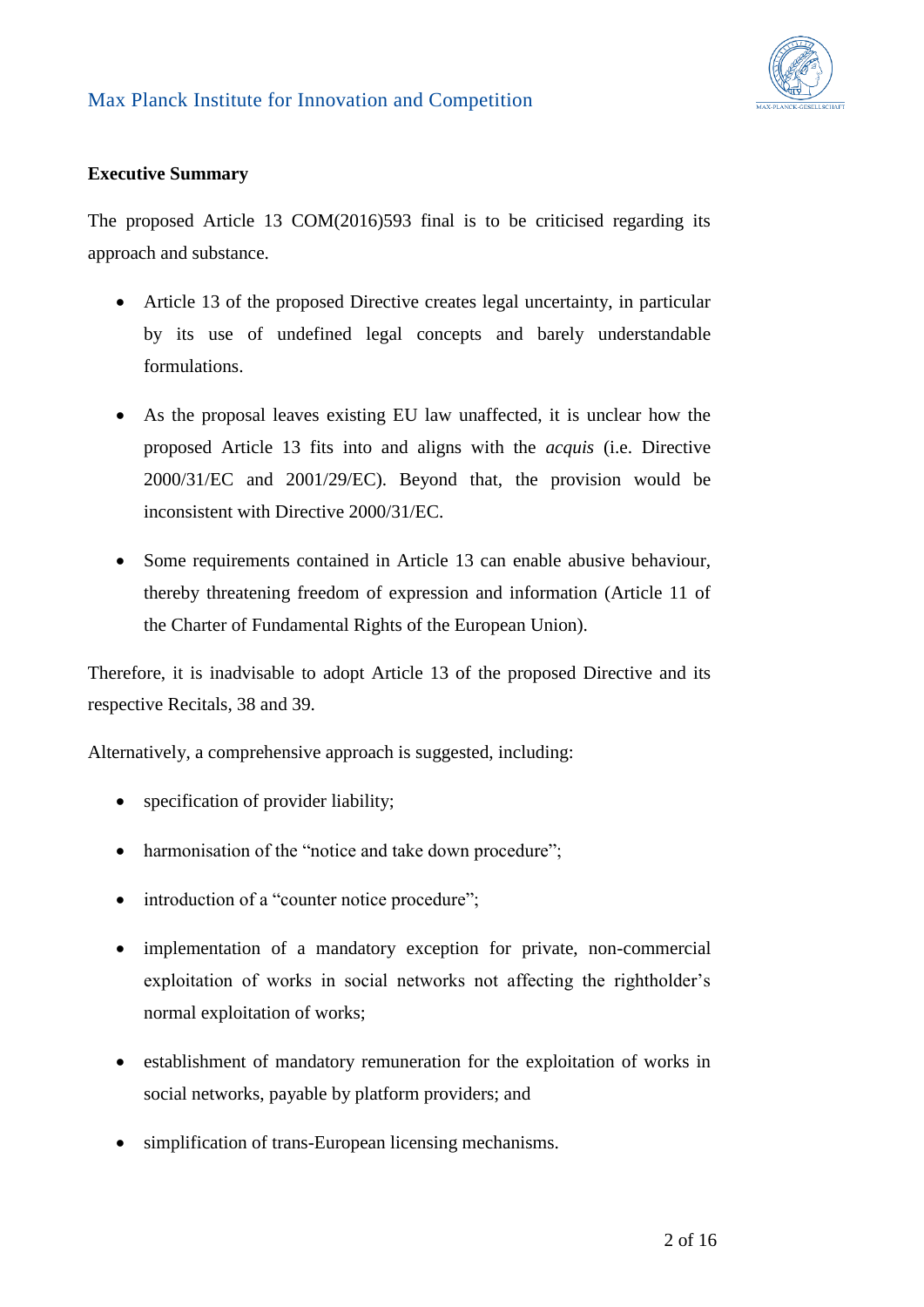

#### **Conclusion**

"The European legislature is strongly discouraged from adopting the proposed Article 13 of the proposed Directive in its proposed form. Instead of adding an inconsistent facet in itself and in relation to current law, is seems more reasonable to first start with the existing *acquis*. Certain adjustments are recommended in particular concerning the **E-Commerce Directive**. Also certain interventions in the **InfoSoc Directive** would allow specific improvements. Depending on the concept and subject to other adjustments, a new directive may have its justification as long as it is carefully concerted with remaining EU Law.

A rejection of the proposed Article 13 of the proposed Directive (and its respective Recitals 38 and 39) thus does not mean that it is not the right moment to free current law of uncertainties and to improve it in light of the developments that have occurred in the meantime. It also does not mean that new – and in particular technology-based – obligations cannot be imposed on service providers, which act beyond the liability exemption. Such **legislative measures should** simply be **better coordinated**; an isolated approach, as attempted with Article 13 of the proposed Directive, is not promising".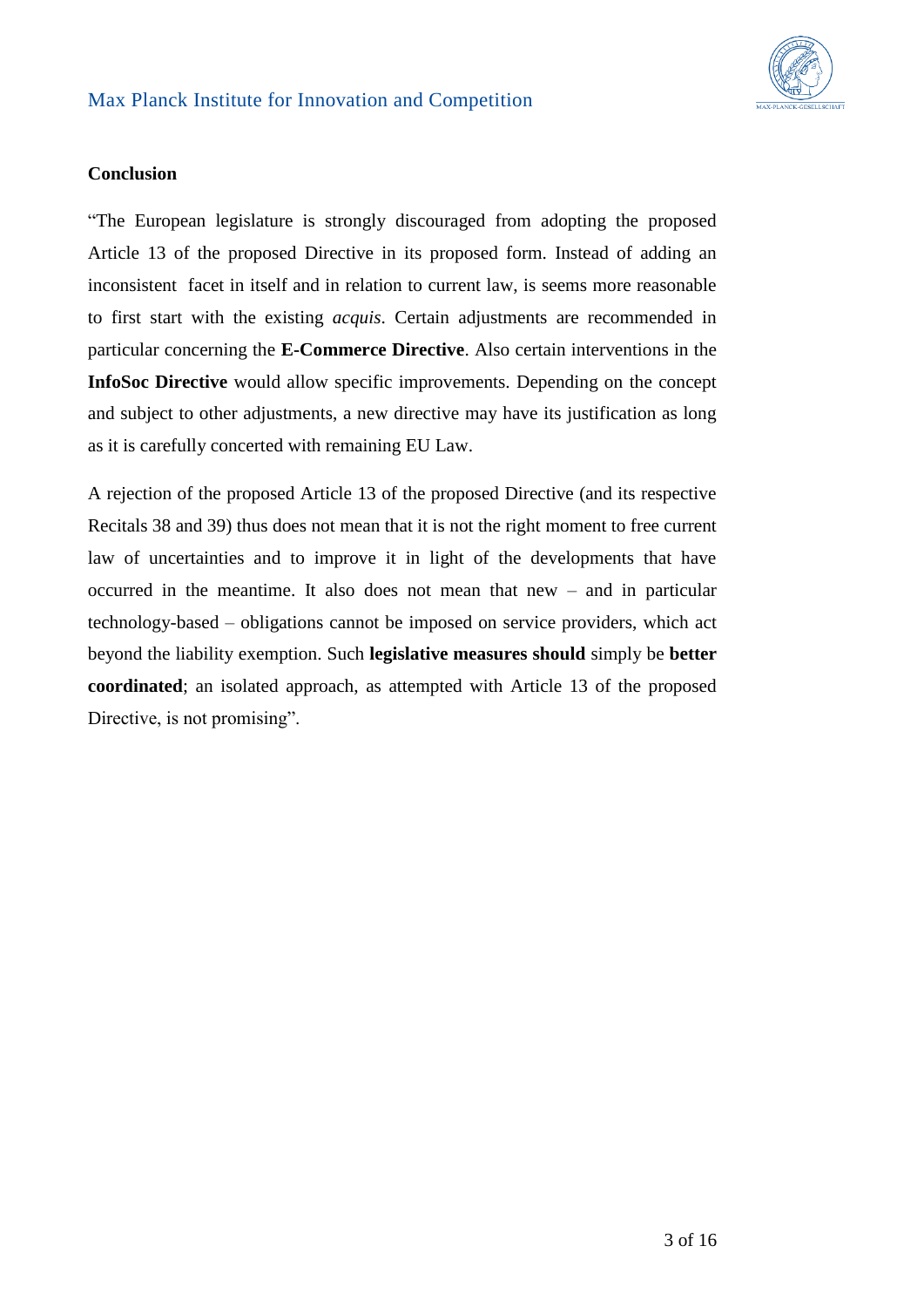## *Question 1: Relation with exceptions and the Charter of Fundamental Rights of the European Union*

*Would the standalone measure/obligation as currently proposed under Article 13 be compatible with the Charter of Human Rights (and more specifically Article 11 freedom of expression and information, Article 8 - Protection of personal data - and Article 16 - Freedom to conduct a business) in the light of the jurisprudence of the CJEU that aims to secure a fair balance in the application of competing fundamental rights*? *Are the proposed measures justified and proportionate?*

No, the Proposed Article 13 entails serious risks of contrasts with the Charter of Fundamental Rights as well as with copyright exceptions.

EU Directives are to be in accordance with the rights and principles of the Charter of Fundamental Rights of the European Union (the Charter of Fundamental Rights). This means that copyright protection (Article 17(2) of the Charter of Fundamental Rights) on the one hand, and the freedom to conduct a business (Article 16 of the Charter of Fundamental Rights), the protection of personal data, as well as the freedom of expression and information (Articles 8 and 11 of the Charter of Fundamental Rights) on the other, must be fairly balanced (see the CJEU case C-360/10 *Belgische Vereniging van Auteurs, Componisten en Uitgevers CVBA* (*SABAM*) v *Netlog*, p. 261, 263). Also, EU primary law, and in particular the Charter of Fundamental Rights of the European Union, represents a direct limitation on the measures that national law may impose on intermediaries. In a number of cases the CJEU turned to the law of fundamental rights. The Court stated that in transposing the directives and implementing the transposing measures, the "Member States must […] take care to rely on an interpretation of the directives which allows a fair balance to be struck between the various fundamental rights protected by the Community legal order" (see, C-275/06, *Productores de Música de España (Promusicae) v Telefónica de España SAU,* para*.* 68).

Instead, the proposal imposing content recognition technology and procedures - that are ultimately related to the obligations set for "Information society services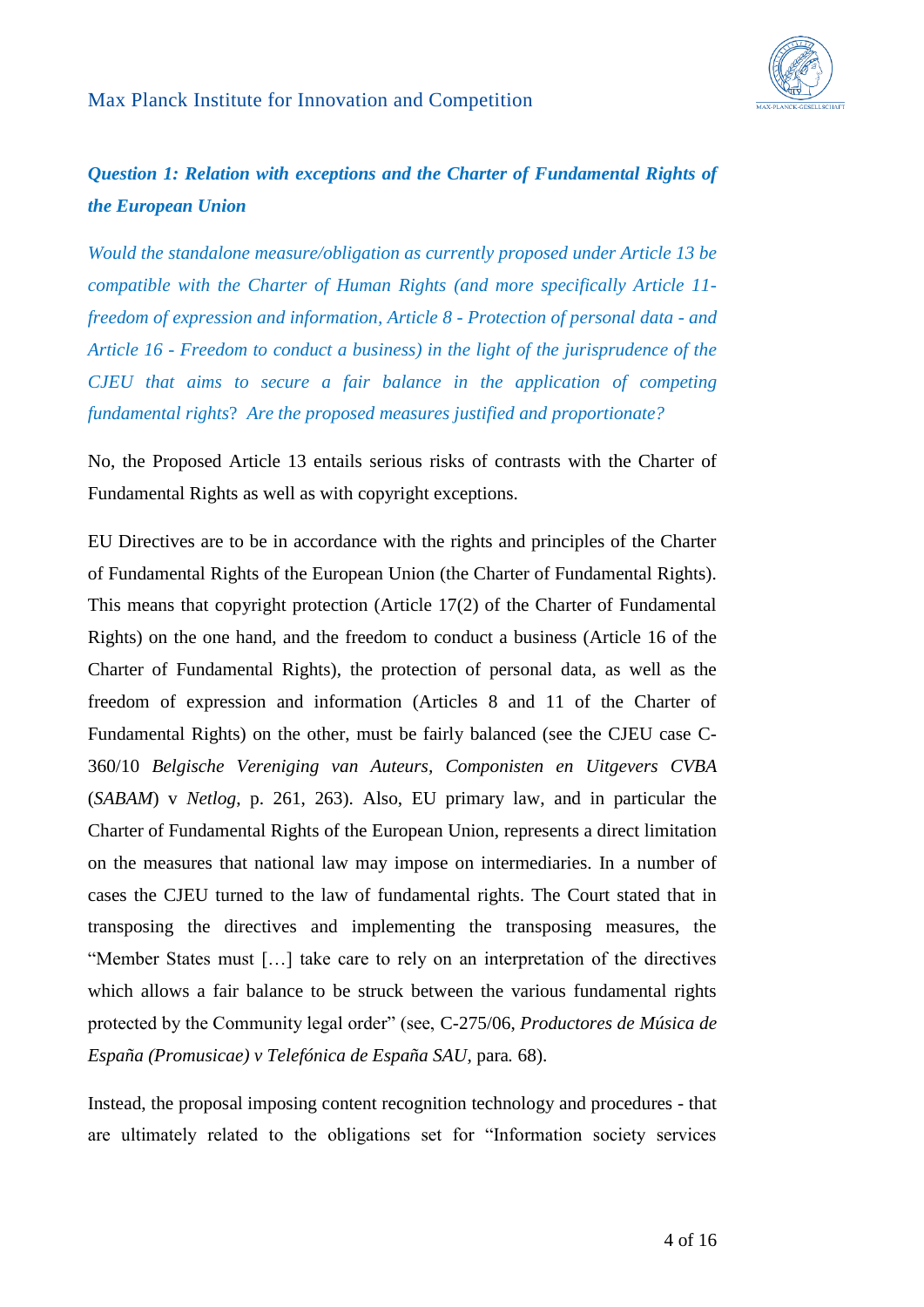

providers that store and provide to the public access to large amounts of works or other subject matter uploaded by their users" in the first sentence of the first paragraph of the proposed Article  $13 - \text{can lead to a significant limitation of the}$ fundamental rights including freedom of expression and information. For example, content pertaining to political opinions or admissible parody could be blocked (Article  $5(3)(k)$  of the Directive  $29/2001/EC$  - InfoSoc Directive) by those technologies. Precisely because content recognition technologies and procedures can lead to a sensitive limitation of the fundamentally protected freedom of expression and information (Article 11 of the Charter of Fundamental Rights), it must remain reserved to legally authorised judges to decide on the legality of content (see also the CJEU cases *Scarlet Extended SA v Société belge des auteurs, compositeurs et éditeurs SCRL;* C-324/09, *and SABAM*). Consequently, the fundamental principle contained in Article 15(1) of Directive 2000/31/EC (E-Commerce Directive), that providers have no general filtering or monitoring obligation in regards to pure user content, must be maintained – also in favour of platform operators.

Furthermore, content recognition technology and procedures enable abuse. Because it does not necessarily have to be rightholders requesting the service providers to remove content; competitors, for example, could also do this (e.g. https://trendblog.euronics.de/tv-audio/youtube-content-id-system-abzocker-freuensich-15843/). The victims would not only be the (legally acting) users, but also the consumers. Conflicting with Article 11 of the Charter of Fundamental Rights, their freedom of information would be hindered without that being required by the legitimate interests of the rightholders.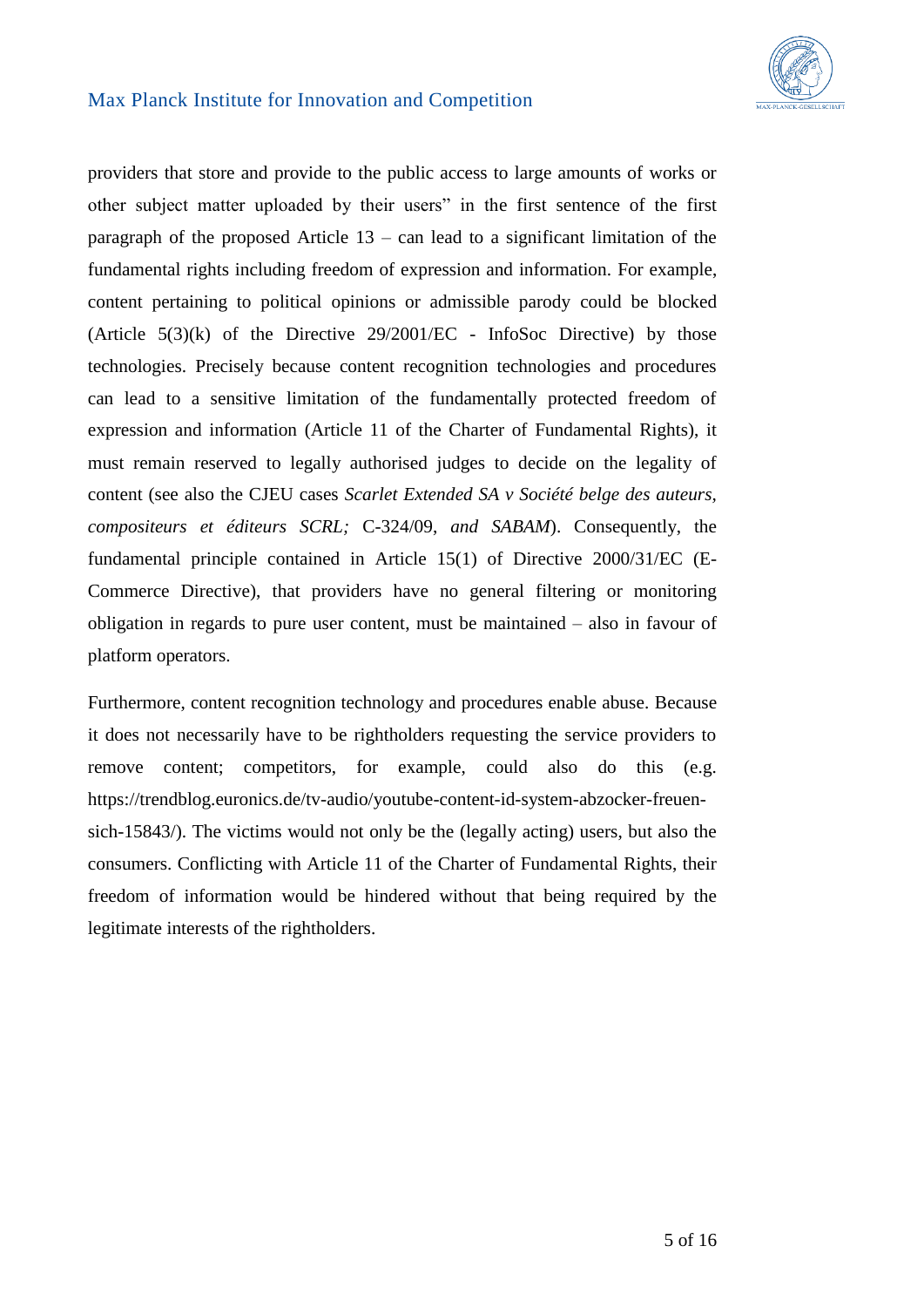

## *Question 2: relation with Article 14 of Directive 2000/31/EC ('Directive on electronic commerce')*

*Is it appropriate to modify the manner in which the Directive on electronic commerce is applied and interpreted in a horizontal manner, in a Recital in a Directive on copyright?*

No, it is not appropriate. Derogations from existing law - if any - should be specific and clearly stated in the text of the proposal. Several proposals regulating the same subject-matter superimpose an already problematic – and inconsistent – regulatory framework.

The proposed provision does not replace the existing E-Commerce Directive, which – as it stands – remains valid. In conformity with Article 1 as well as Title V (Articles 17 and following) of the proposal, the proposed Article 13 seems to leave existing EU Law formally unaffected. According to the Impact Assessment (pp. 147, 154), such intention especially concerns the scope of the E-Commerce Directive. Even Recital 38 refers to the E-Commerce Directive without expressing the purpose of modifying it.

At the same time, however, Article 13 of the Directive proposed by the European Commission contains a series of undefined legal concepts that make it difficult to identify points of contact and differences of the proposal with the E-Commerce Directive. In particular, the proposal does not contain any explanation or definition concerning which service providers are to be qualified as "information society service providers that store and provide to the public access to large amounts of works or other subject-matter uploaded by their users". How much importance is given to the criterion "large amounts" is questionable: for instance, whether it is of relevance whether commercial (e.g. YouTube) or non-commercial platforms (e.g. Wikipedia) offer services.

In this context, however, it is worth noting that the **definition of Article 14 is broader** than that of the proposal: no reference in Article 14 is made to either the quantity of the content hosted or whether or not the information society service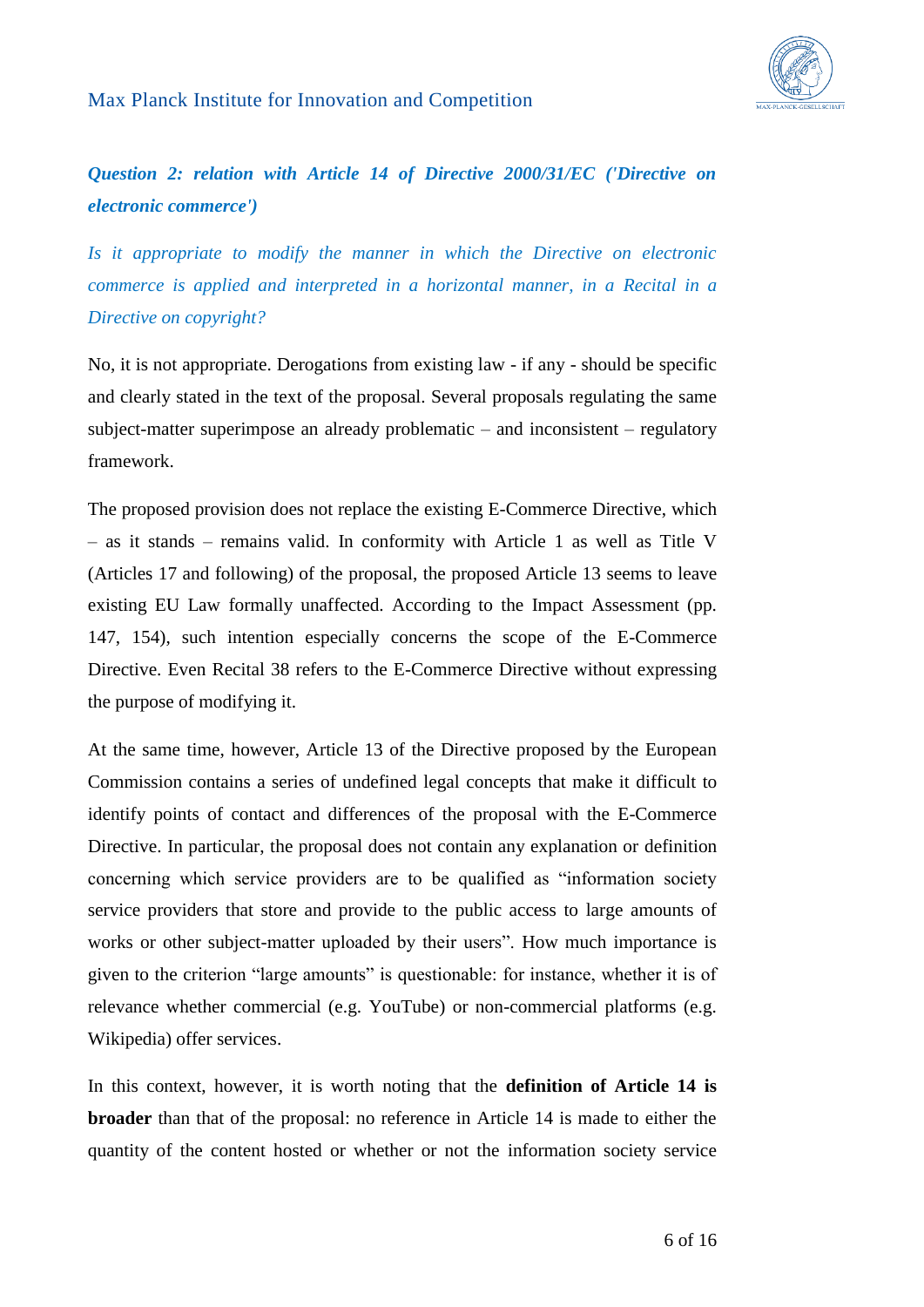

provider allows the public to access that content. As a result "information society service providers that store and provide to the public access to large amounts of works or other subject-matter uploaded by their users" might fall under the liability exemption of Article 14 of the E-Commerce Directive.

Nevertheless, the fact that Article  $1(2)$  of the proposal includes a list of existing Directives that the proposal is intended to leave intact, while that list fails to mention the E-Commerce Directive, may raise interpretative doubts. These doubts are bolstered by the fact that some **incompatibilities** exist with regard to Article 14 of the E-Commerce Directive. Therefore, if Article 13 and the related Recitals of the proposed Directive became applicable law, it would be difficult to identify which legislation applies to a specific case causing legal uncertainty.

More specifically, according to the principle *lex specialis derogat legi generali*, a special (sector-specific) legal rule could potentially modify an existing general legal rule. However, this principle does not apply with regard to the proposed Article 13 and related Recitals, since Recital 38 explicitly states the applicability of Article 14 of the E-Commerce Directive. Indeed, under certain circumstances, service providers would fall under the liability exemption of Article 14 of the E-Commerce Directive, regardless of whether they adopt any measures in accordance with Article 13 of the Proposed Directive. Such circumstances, however, are not easy to define for more than one reason:

1) It is unclear how much importance should be given to the requirement "provide to the public access" in the first paragraph of Article 13 of the proposed Directive. This question concerns two aspects. The first is what is meant by this with regard to Article 3(1) InfoSoc Directive (see answer to question 4). The second is whether this requirement aims at a demarcation in regard to the E-Commerce Directive. In fact, without any real clarity as to what the first obligation proposed by Article 13 entails, it is impossible to assess its relationship with Article 14(1) of the E-Commerce Directive. To put it differently: if a service provider is protected by Article 14 and therefore not liable for the infringements committed using its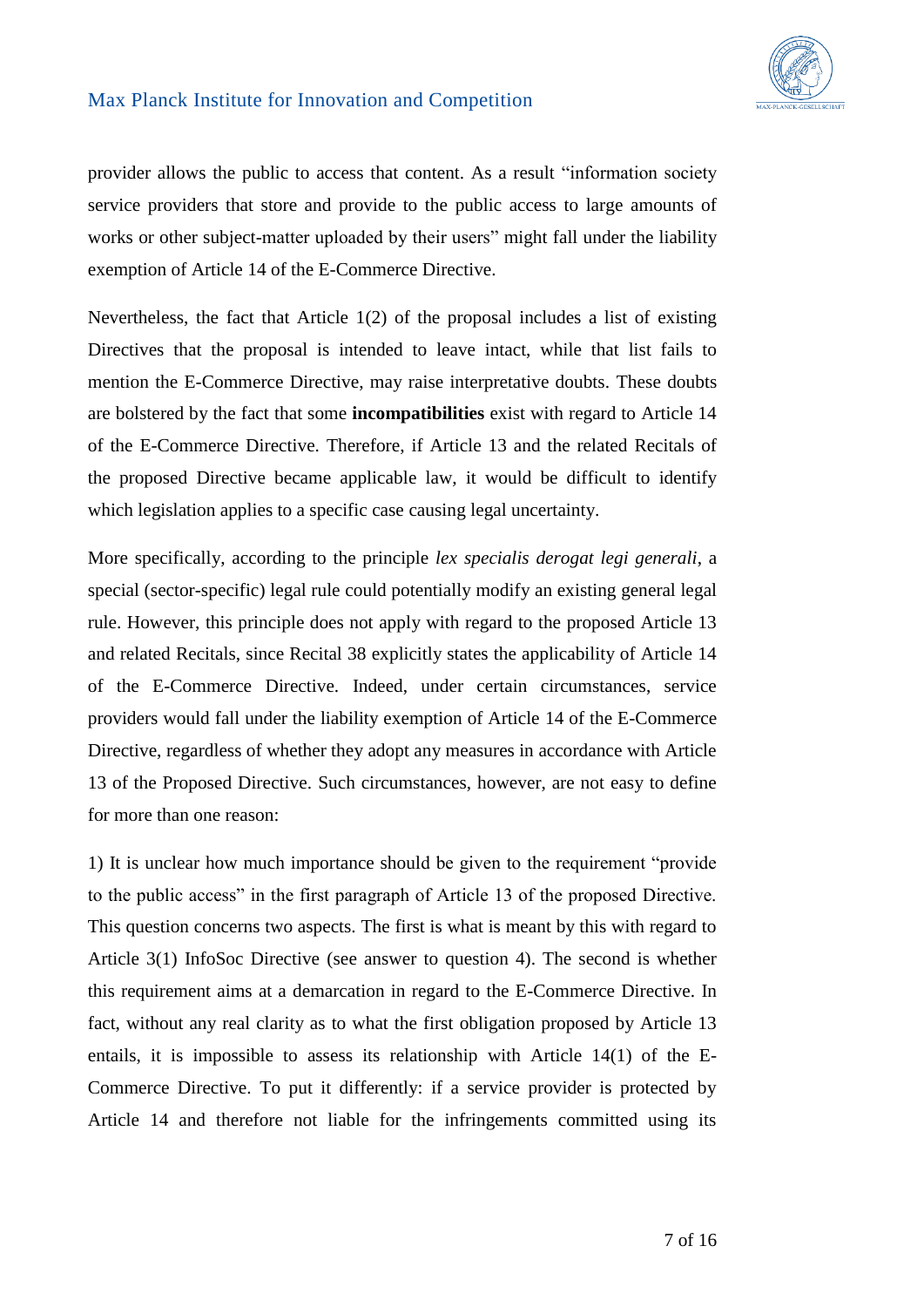

services by its users, why would the provider sign a licensing agreement with rightholders?

2) The description in Recital 38 of the current state of play of the jurisprudence of the CJEU regarding the eligibility of ISPs for liability exemptions under Directive 2000/31/EC is inaccurate and incomplete (on this point, please see the answer to the following question).

*Is the description in Recital 38 of the current state of play of the jurisprudence of the CJEU regarding the eligibility of ISPs for liability exemptions under Directive 2000/31/EC accurate and complete?* 

No, it is not accurate and, considering the above, this legislative approach – if not corrected during the legislative process – will worsen the current patchwork causing further significant inconsistencies.

The EU *acquis* lacks a clear definition of the scope of Article 14(1) of the E-Commerce Directive. National case law concerning Article 14(1) of the E-Commerce Directive is inconsistent. It is thus difficult to determine cases in which, based on the proposed Directive, service providers can enjoy the "safe harbour" regulated by Article 14 of the E-Commerce Directive. In this respect, a norm valid for all of Europe would be welcome.

Instead, the Commission's proposals further complicate the legal situation: Recital 38 in referring to Article 14 (1) of the E-Commerce Directive misinterprets the CJEU case law on the matter (for details concerning such misalignments, see C. Angelopoulos, On Online Platforms and the Commission's New Proposal for a Directive on Copyright in the Digital Single Market, January 2017, p. 34, available at https://papers.ssrn.com/sol3/papers.cfm?abstract\_id=2947800).

*In the event that the description in Recital 38 would be incomplete or would create legal uncertainty, would it not be more preferable to replace part of Recital 38 with a "without prejudice clause" in respect to the directive on electronic commerce, similar to the clause in Recital 16 of directive 2001/29/EC2? Also, would it not be*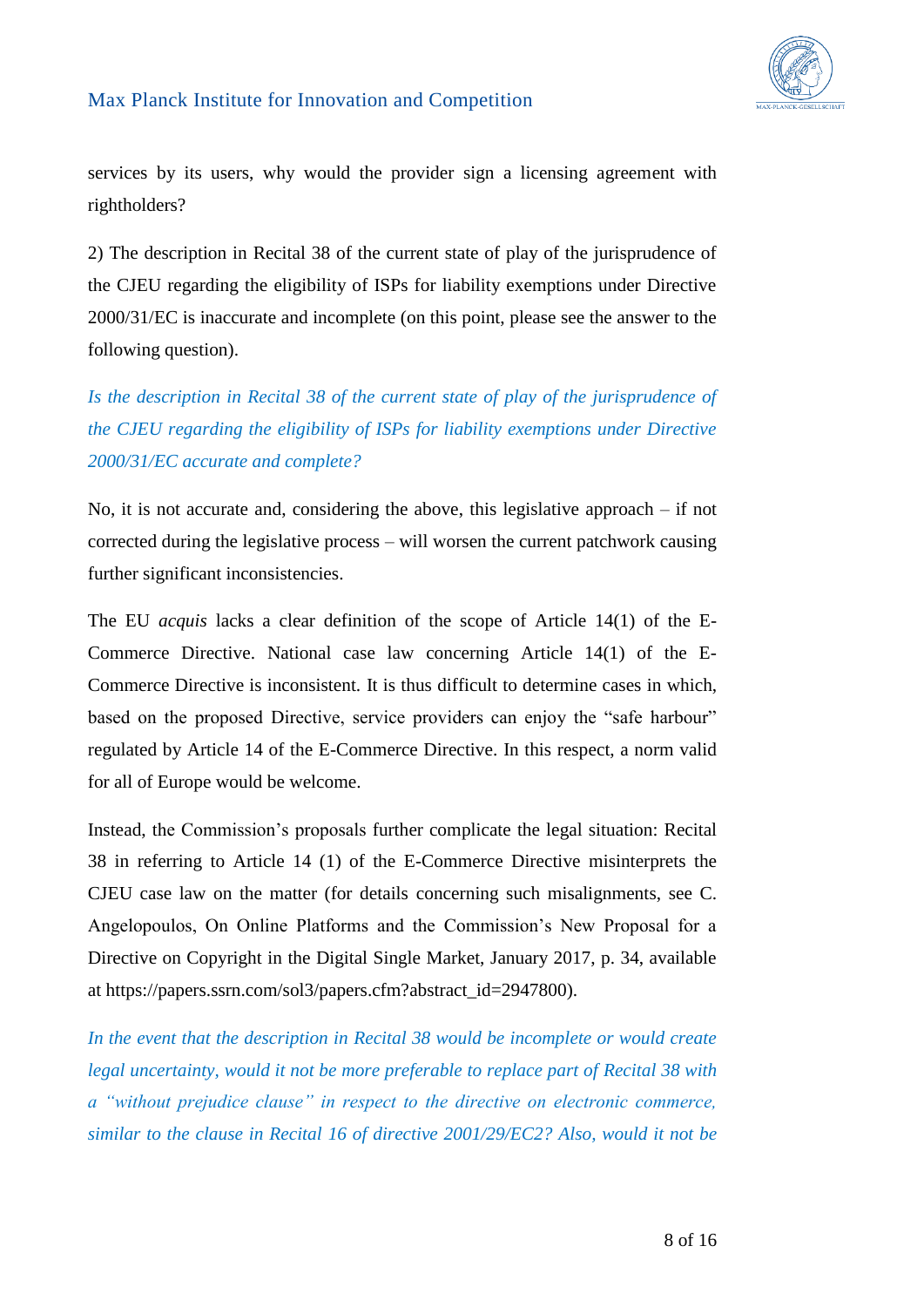



*desirable to complement article 1 with a without prejudice clause similar to the clause in article 2.4 of Regulation (EU) 2016/679 (General Data Protection Regulation)?*

Both actions represent a minimal achievement in the context of a proposal that needs to be completely reviewed (see Part G of the Position Statement of the Max Planck Institute on the Proposed Modernisation of European Copyright Rules, available at a state of  $\alpha$  at a state of  $\alpha$  at a state of  $\alpha$  at a state of  $\alpha$  at a state of  $\alpha$  at a state of  $\alpha$  at a state of  $\alpha$  at a state of  $\alpha$  at a state of  $\alpha$  at a state of  $\alpha$  at a state of  $\alpha$  at

http://www.ip.mpg.de/fileadmin/ipmpg/content/stellungnahmen/MPI\_Position\_Stat ement\_PART\_G\_incl\_Annex-2017\_03\_01.pdf).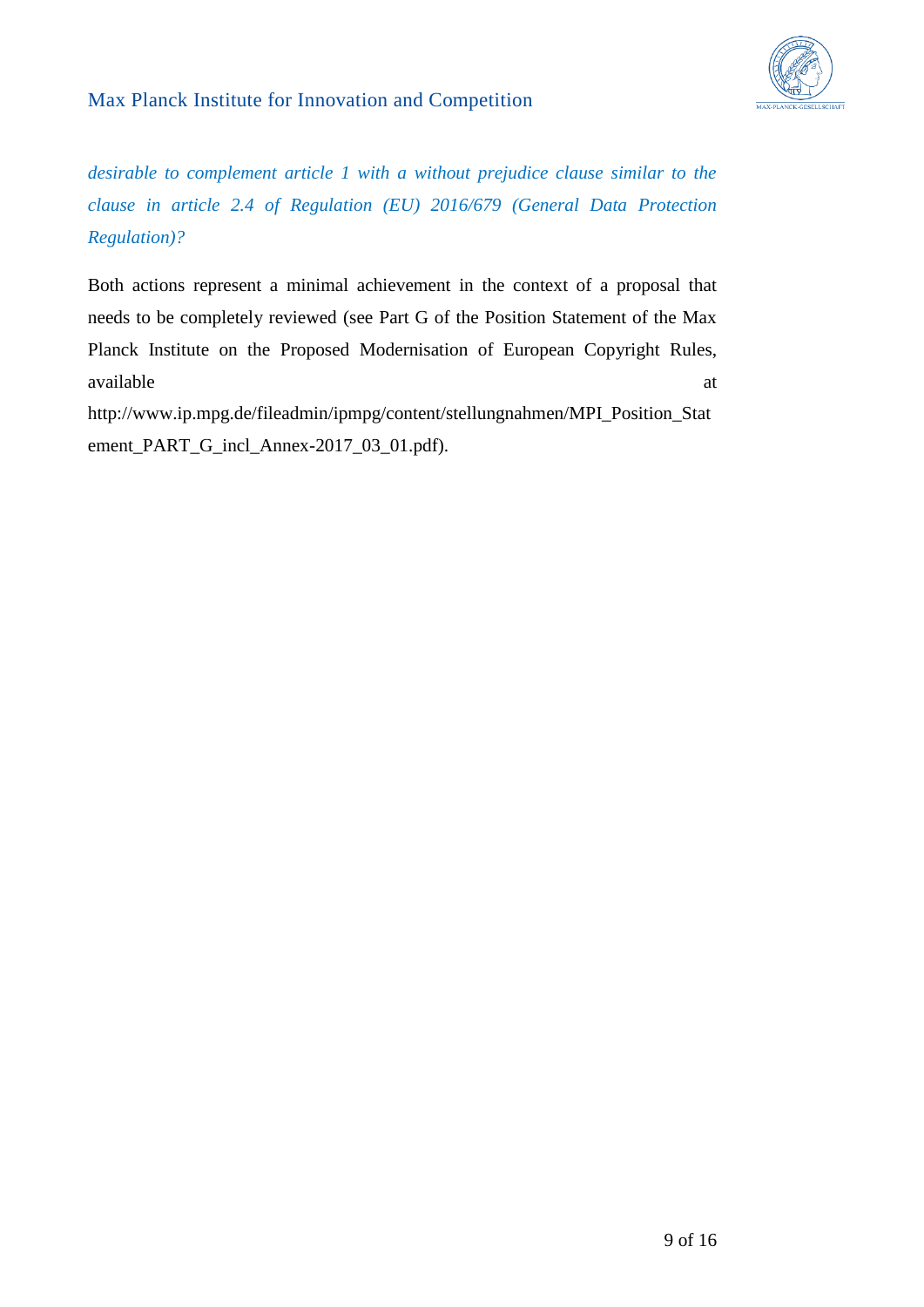## *Question 3: (relation with Article 15 of Directive 2000/31/EC - 'Directive on electronic commerce')*

*Is Article 15 of the Directive on electronic commerce to be understood that the prohibition for Member States to impose general monitoring obligations does not apply in the situation where Member States' legislation would oblige certain platforms to apply technology that identifies and filters all the data of each of its users before the upload on the publically available services?* 

No, obliging certain platforms to apply technology that identifies and filters all the data of each of its users before the upload on the publicly available services is contrary to Article 15 of the InfoSoc Directive as well as the European Charter of Fundamental Rights.

Article 15 of the E-Commerce Directive prohibits Member States from imposing, on providers that enjoy the protection of a safe harbour, general obligations to monitor the information which they transmit or store, as well as general obligations actively to seek facts or circumstances indicating illegal activity.

Again, as was the case with the previous issue (concerning Article 14 of the E-Commerce Directive) the inconsistencies of the proposal with Article 15 of the E-Commerce Directive are not clearly resolved by the proposal. However, as argued above, under certain circumstances, service providers would fall under the liability exemption of Article 14 of the E-Commerce Directive. This presents a problem for the proposal, as "*effective content recognition technologies*" will, by definition, require monitoring. In fact, infringing content cannot be effectively recognized on a platform by means of a technological tool without the oversight of the totality of the content on that platform. This is made clear by Annex 12A of the Impact Assessment supporting the proposal (p. 164-165). As it explains, content recognition technologies check each piece of content that an end user attempts to upload onto the service. Therefore, installing and applying a content recognition (i.e. filtering) system would involve the active monitoring of almost all of the data relating to all of service provider users.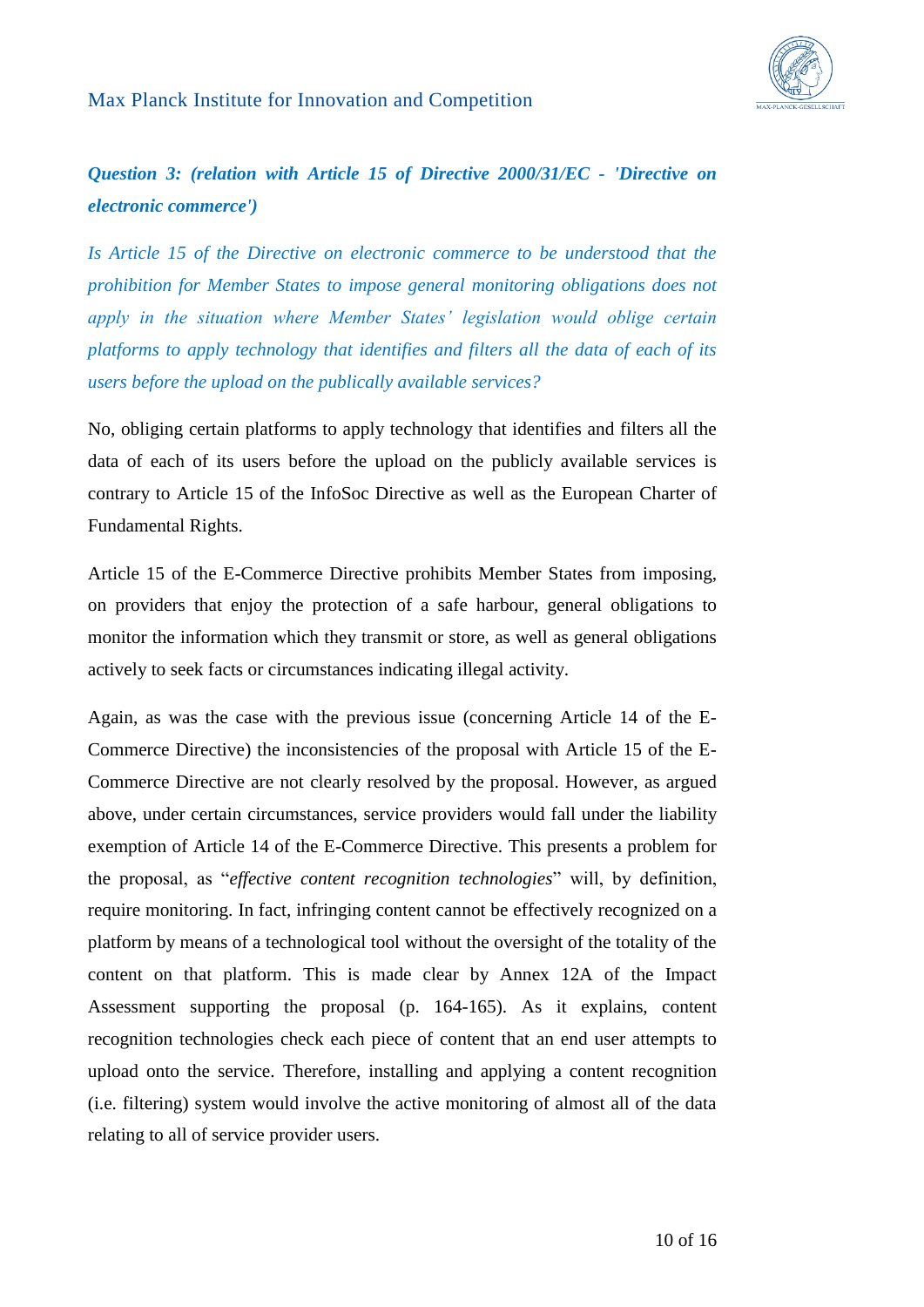

The argument made by the European Commission that content recognition technologies are not incompatible with Article 15 of the E-commerce Directive in view of Recital 47 of the Directive is based on a misleading interpretation. According to Recital 47 "*Member States are prevented from imposing a monitoring obligation on service providers only with respect to obligations of a general nature; this does not concern monitoring obligations in a specific case and, in particular,*  does not affect orders by national authorities in accordance with national *legislation*". The difference between "general" and "specific" monitoring is not made explicit by the text of the directive, but such difference is clear in light of both a literal and systematic interpretation of the E-Commerce Directive. What matters is the breadth of the material being monitored, which represents the difference between general and specific monitoring. As made clear by the CJEU, Article 15(1) of the E-Commerce Directive is aimed at avoiding a system for filtering that applies indiscriminately to all users as a preventive measure (see case C-360/10 *Belgische Vereniging van Auteurs, Componisten en Uitgevers CVBA (SABAM) v Netlog*, para. 26). Specific cases are therefore those cases that are authorised by national authority (e.g. judges) and do not require indiscriminate monitoring to all users, e.g. judgeauthorised monitoring of a specific individual or group of identified users on a platform. Indeed, it should remain reserved to legally authorised judges to decide the legality of the content.

Finally, it is worth noting that the imposition of obligations on intermediaries that do not enjoy immunity according to Articles 12-15 of the E-Commerce Directive can be incompatible with EU Law. CJEU case law has applied directly EU primary law, beyond the secondary law of the directives. Limitations on the measures that national law may impose on intermediaries may arise directly from the Charter of Fundamental Rights of the European Union. Therefore the introduction of "effective content recognition technologies" would also be incompatible with the Charter of Fundamental Rights of the EU. In the *Netlog* case, for instance, the imposition of a filtering obligation was seen as incompatible with Article 15, but also with a fair balance of the fundamental rights at stake. On these aspects please refer to the answer to question 1.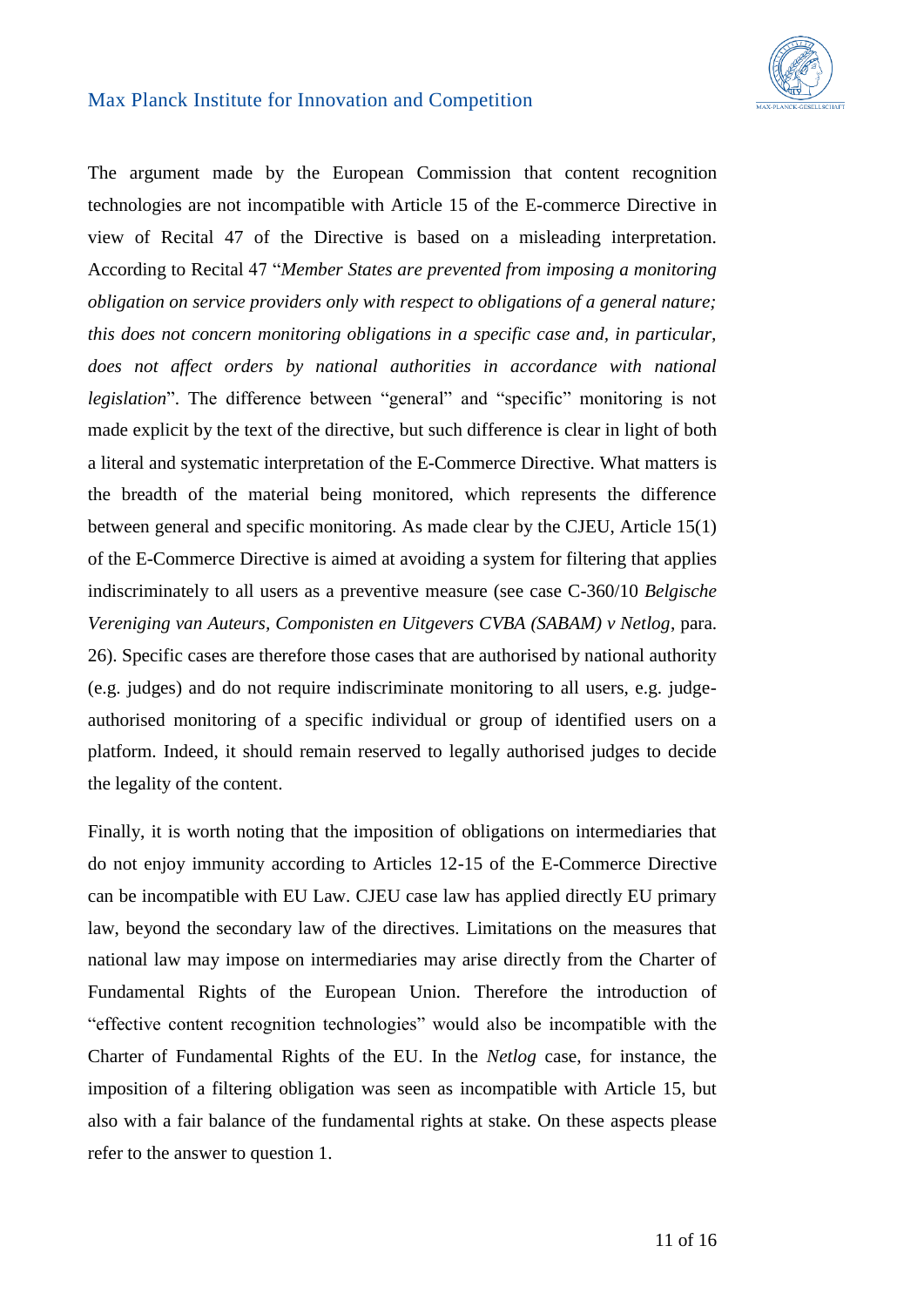

## *Question 4: (relation with Article 3 of Directive 2001/29/EC - copyright in the information society)*

*Under the premise that it was not the intention of the Commission's proposal to modify the notion of communication to the public, does the Legal Service consider it is sufficient to "provide access to the public" to a copyrighted work to constitute an act of communication to the public under Directive 2001/29, or does the CJEU require that further conditions be met to establish a communication to the public?*

The answers are negative for the following reasons.

Whether those service providers that store content uploaded by their users and "provide access to the public to copyright protected works or other subject matter uploaded by their users" carry out an act in light of Article 3(1) InfoSoc Directive themselves, does not clearly result from Recital 38 of the proposed Directive. Recital 38(1) of the proposed Directive merely indicates that those service providers that go beyond the simple provision of the physical infrastructure and carry out an act according to Article 3(1) InfoSoc Directive are obligated to conclude licensing agreements. That, however, does not clarify the current legal situation. On the contrary, the wording of the provision in question further complicates the matter, stating that "*information society service providers [that] store and provide access to the public to copyright protected works or other subject matter uploaded by their users [are] thereby […] performing an act of communication to the public* […]". This statement raises at least **three issues**:

**First**, it is unclear what "*provide access to the public to copyright protected works"* looks like and how it differs from "*storing*". The CJEU *decisum* in the case C-324/09, *L'Oréal SA and Others v eBay International AG and Others,* dealing with the interpretation of Article 14(1) of the E-commerce Directive, may be recalled here. According to the Court "*Article 14(1) of Directive 2000/31/EC of the European Parliament and of the Council of 8 June 2000 on certain legal aspects of information society services, in particular electronic commerce, in the Internal Market ('Directive on electronic commerce') must be interpreted as applying to the*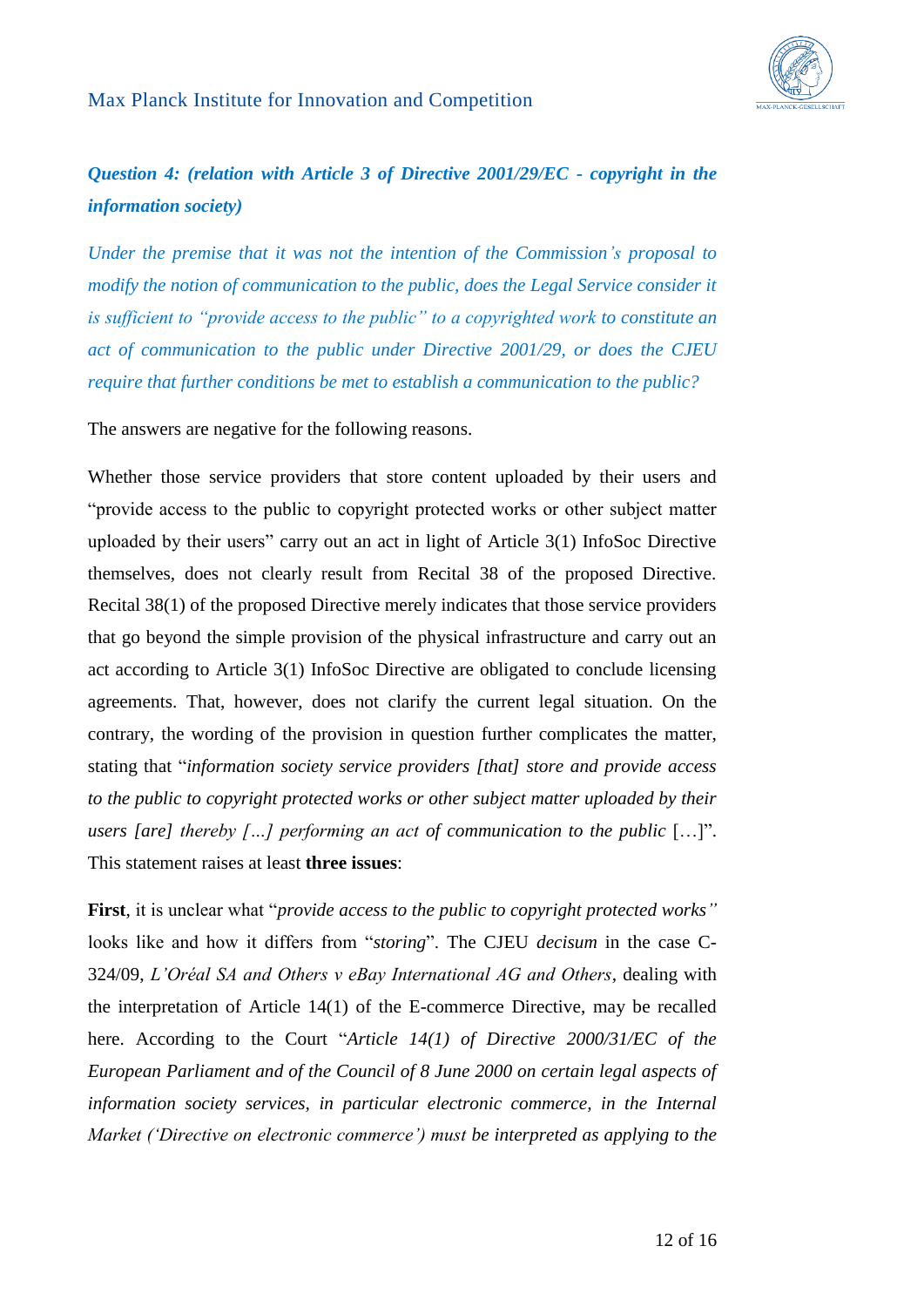

*operator of an online marketplace where that operator has not played an active role allowing it to have knowledge or control of the data stored*. *The operator plays such a role when it provides assistance which entails, in particular, optimising the presentation of the offers for sale in question or promoting them"*. In this context, it is worth asking what is the relationship between those conditions - which are referenced again in the Recital 38(2) in respect of Article 14 of the E-Commerce Directive - and the notion of "*provide access to the public to copyright protected works"*. This question, as mentioned above (see answer to question 2), raises more than one concern. One of those is what is meant by this with regard to the definition of the right of communication to the public within Article 3(1) InfoSoc Directive.

**Secondly**, highly debatable, at best, is the laconic statement of the European Commission in Recital 38, which does not reflect the notion of "communication to the public" of the InfoSoc Directive as interpreted by the CJEU. Article 3(1) of the InfoSoc Directive does not define the concept of "communication to the public". This provision, in fact, only states that EU "*Member States shall provide authors with the exclusive right to authorise or prohibit any communication to the public of their works, by wire or wireless means, including the making available to the public of their works in such a way that members of the public may access them from a place and at a time individually chosen by them*". The provision is to be read in conjunction with Recital 27 of the InfoSoc Directive according to which "*The mere provision of physical facilities for enabling or making a communication does not in itself amount to communication within the meaning of this Directive*". The exclusive right under discussion has been subject to several references for a preliminary ruling to the CJEU. In its case law on Article 3(1), the CJEU has consistently stated that the essential requirements of Article 3(1) are an 'act of communication', directed to a 'public'. To define the notion of 'act of communication' that technically requires the mere making available of a copyright work (not also its actual transmission), in such a way that the public may access it, the CJEU has also introduced **further criteria,** such as the need to consider whether there is a necessary and deliberate intervention on the side of the defendant (the intermediary) without which third parties could not access the work and the profit-making intention**.** Also, in the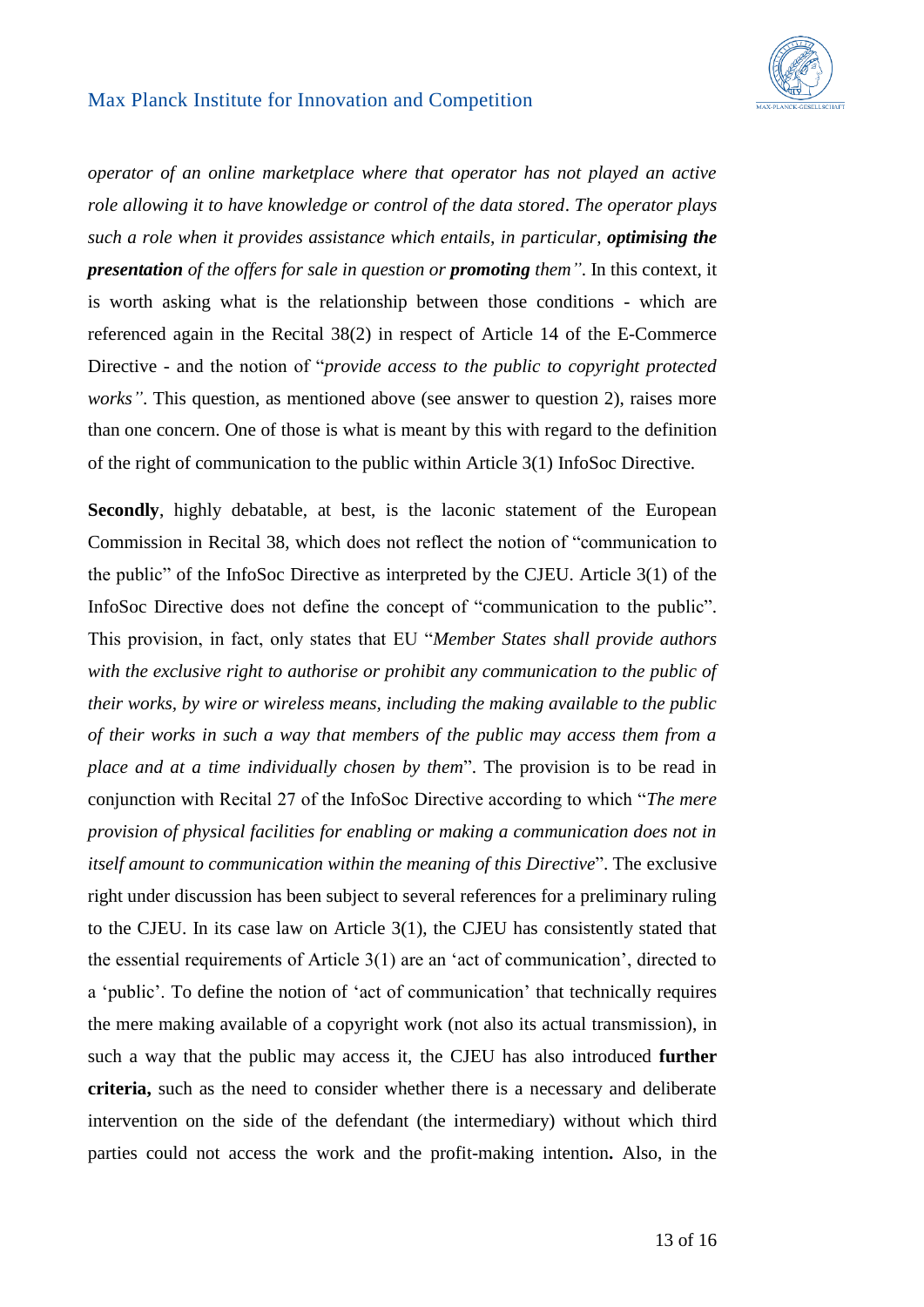

context of Article 3(1) of the InfoSoc Directive the CJEU - since its first decision on this matter (the 2006 judgment in C-306/05 *Sociedad General de Autores y Editores de España (SGAE) v Rafael Hoteles SA* (*SGAE*)) - has referred to the need for "*full knowledge of the protected nature of that work and the possible lack of consent to publication on the internet by the copyright holder*" (see C-160/15, *GS Media BV v Sanoma Media Netherlands BV and Others* (*GS Media* case)). In this regard, the last decision of the CJEU - *Pirate Bay -* did not mark a departure from its earlier decisions, in particular, *GS Media* and C-527/15, *Stichting Brein v Jack Frederik Wullems* (*Filmspeler*). Those criteria are interdependent and may – in different situations – be present to widely varying degrees. According to the CJEU they must be **applied case by case both individually and in their interaction with one another** (see para. 25 of the recent CJEU decision in C‑610/15, *Stichting Brein v Ziggo BV and XS4All Internet BV,* hereinafter *Pirate Bay*. For a more detailed analysis of the interpretative case law of the CJEU on the matter, please refer to C. Angelopoulos, On Online Platforms and the Commission's New Proposal for a Directive on Copyright in the Digital Single Market, January 2017, available at https://papers.ssrn.com/sol3/papers.cfm?abstract\_id=2947800).

It is still somewhat unclear what might be the CJEU's ultimate conclusion on what that notion looks like. However, a picture is emerging that does not identify with the monolithic (and to some extent simplistic) assertion in Recital 38. Even from the last decision, *Pirate Bay,* which, at first glance, seems to bring grist to the mill of the European Commission approach, it is impossible to draw the conclusion that information society service providers perform an act of communication to the public by storing and "providing access" to user-uploaded content.

In addition, it is worth noting that the extent of the harmonization of the notion of the right of communication to the public is questionable when looking at the harmonization of exceptions and limitations. The only mandatory limitation introduced by the InfoSoc Directive is that of Article 5(1) on temporary and transient acts of reproduction. The Directive gave significant leeway to the Member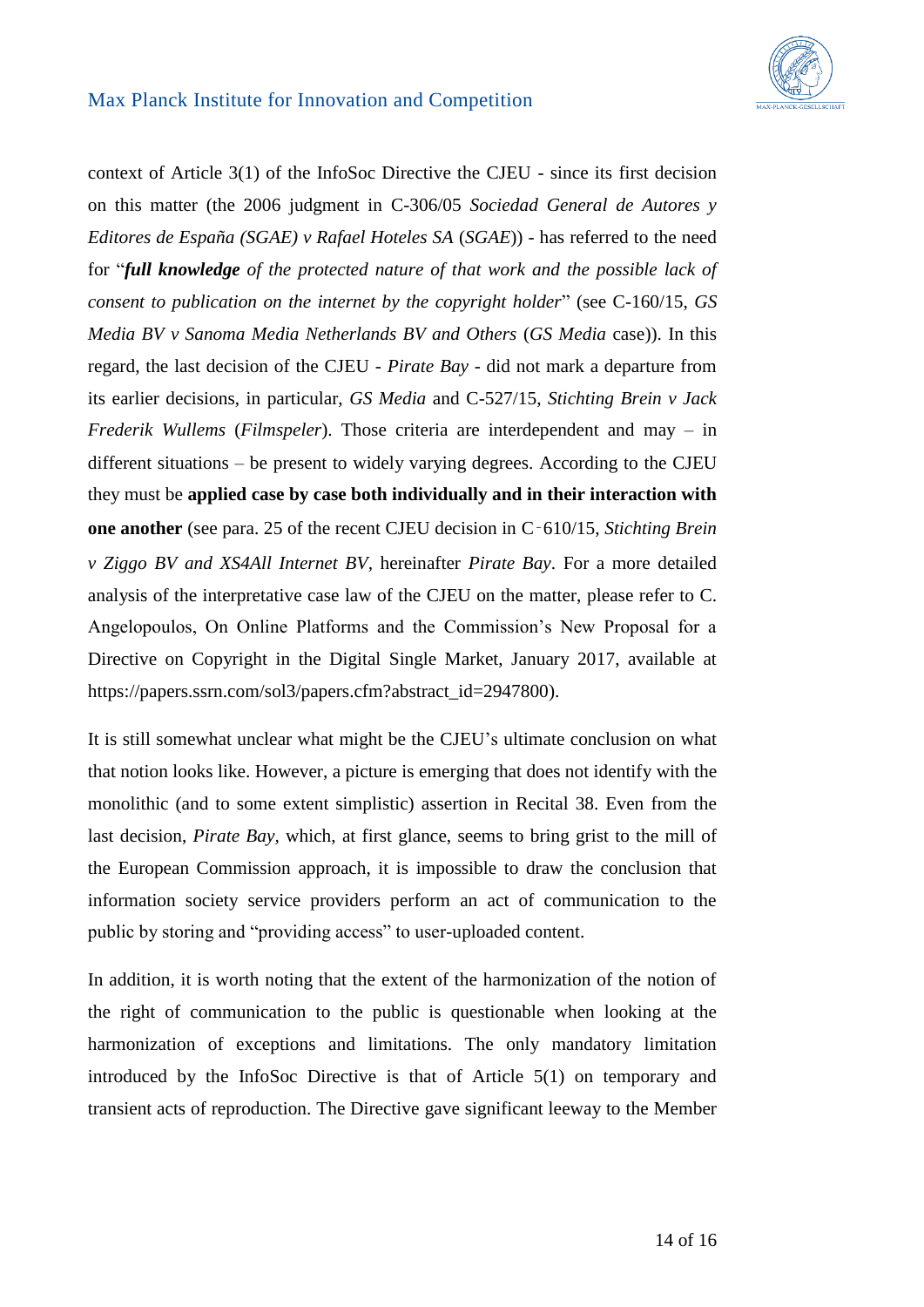

States with regard to the possible exceptions and limitations to the right of communication to the public.

Furthermore, and most importantly, we should not overlook the fact that the approach pursued by the CJEU aiming at broadening the scope of the right of communication to the public is the consequence of a **lack of harmonized intermediaries' liability and secondary copyright infringement.** This has been clearly highlighted by the AG Szupnar in his Opinion on 8 February 2017 (see para. 3 of the AG *Pirate Bay* Opinion). The AG highlighted that leaving the matter to the Member States to be decided according to liability rules would ultimately mean that "*the scope of the copyright holders' rights would depend on the very divergent solutions adopted under the different national legal systems"*.

In fact – and this is the **third** of the abovementioned three issues - the goal of widening the scope of copyright protection (and therefore copyright liability) including the right of communication to the public within Article 3(1) to cover actions by a party that may "contribute" to a copyright infringement may mask the intention of covering "contributory infringement" cases. This may be proved by the fact that according to the CJEU the infringement of the right of communication to the public by an intermediary (defendant) is composed of a conduct element and a **mental element**, while copyright infringement has been traditionally regarded as a knowledge-independent strict liability tort (conduct element only). However, the attempt to bring the intermediaries' liability within the field of copyright infringement (primary liability) is open to criticism: it was never the intention of the EU legislature, on the basis of the InfoSoc Directive, to harmonize the conditions for secondary liability of intermediary services.

These considerations lead us to refer to the suggestion made in Part G of the Position Statement of the Max Planck Institute on the Proposed Modernisation of European Copyright Rules concerning in particular the need of **specification of provider liability**. In the words of the Advocate General of the European Court of Justice - which although expressed in the context of trademark infringement online would apply *mutatis mutandis* to copyright as well: "*Liability rules are more*